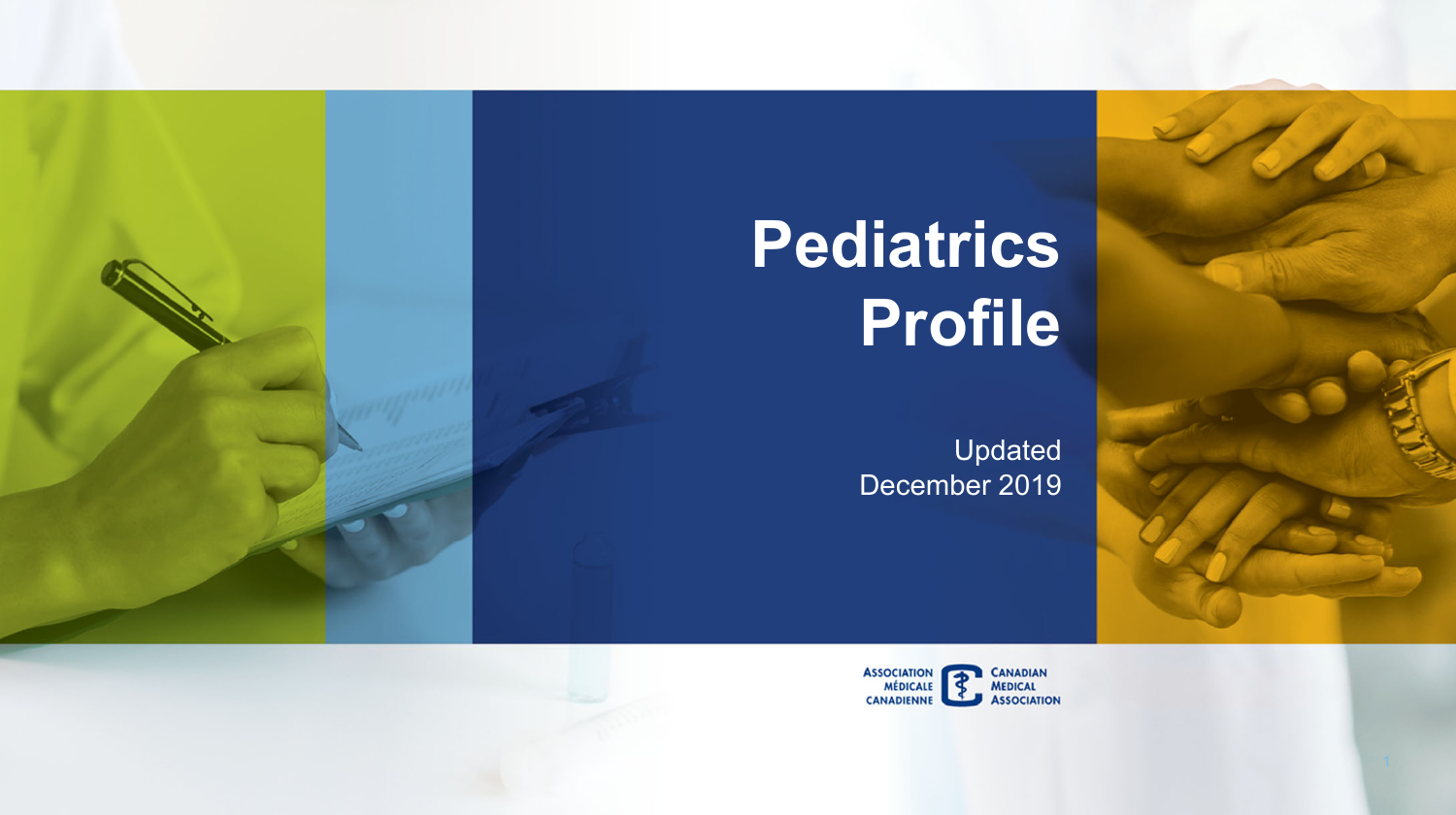

### **[Table of Contents](#page-11-0)**

|            |                                                              | Slide |
|------------|--------------------------------------------------------------|-------|
| ×          | <b>General Information</b>                                   | $3-6$ |
| ш          | Total number & number/100,000 population by province, 2019   |       |
| ш          | Number/100,000 population, 1995-2019                         | 8     |
| <b>COL</b> | Number by gender & year, 1995-2019                           | 9     |
| ш          | Percentage by gender & age, 2019                             | 10    |
| ш          | Number by gender & age, 2019                                 | 11    |
| ш          | Percentage by main work setting, 2019                        | 12    |
| ш          | Percentage by practice organization, 2017                    | 13    |
| <b>COL</b> | Hours worked per week (excluding on-call), 2019              | 14    |
| ш          | On-call duty hours per month, 2019                           | 15    |
| ш          | Percentage by remuneration method                            | 16    |
| <b>COL</b> | Professional & work-life balance satisfaction, 2019          | 17    |
| ш          | Number of retirees during the three year period of 2016-2018 | 18    |
| ш          | <b>Employment situation, 2017</b>                            | 19    |
| ×          | <b>Links to additional resources</b>                         | 20    |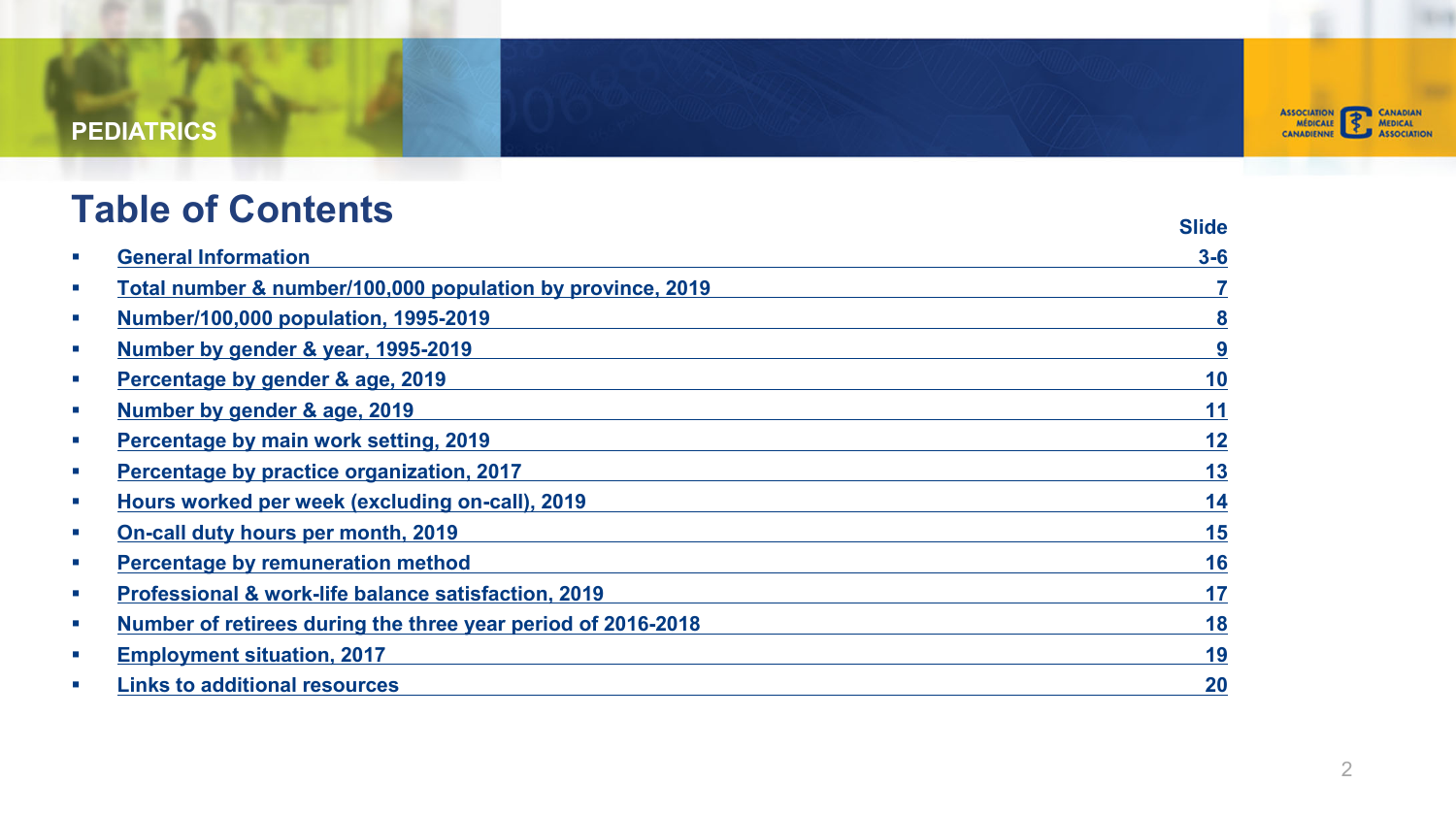

Pediatricians are specialists who focus on the physical, emotional and social health of neonates, infants, children, adolescents and young adults. This specialty deals with health promotion and prevention, and the detection and management of physical, behavioural, developmental, mental/emotional, environmental and social problems that affect children. The ability to communicate effectively with patients, families, teachers and social service professionals is key to providing effective pediatric care.

Pediatricians work closely with a large network of physicians and other health care professionals. Pediatrics provides a fair degree of flexibility in the type of practice. Some are affiliated with community hospitals and have consulting general pediatric practices where patients are referred by other physicians such as family physicians, emergency physicians or obstetricians. In many urban centres, consulting pediatricians are affiliated with tertiary care centres. Others choose a subspecialty & work in universityaffiliated hospitals.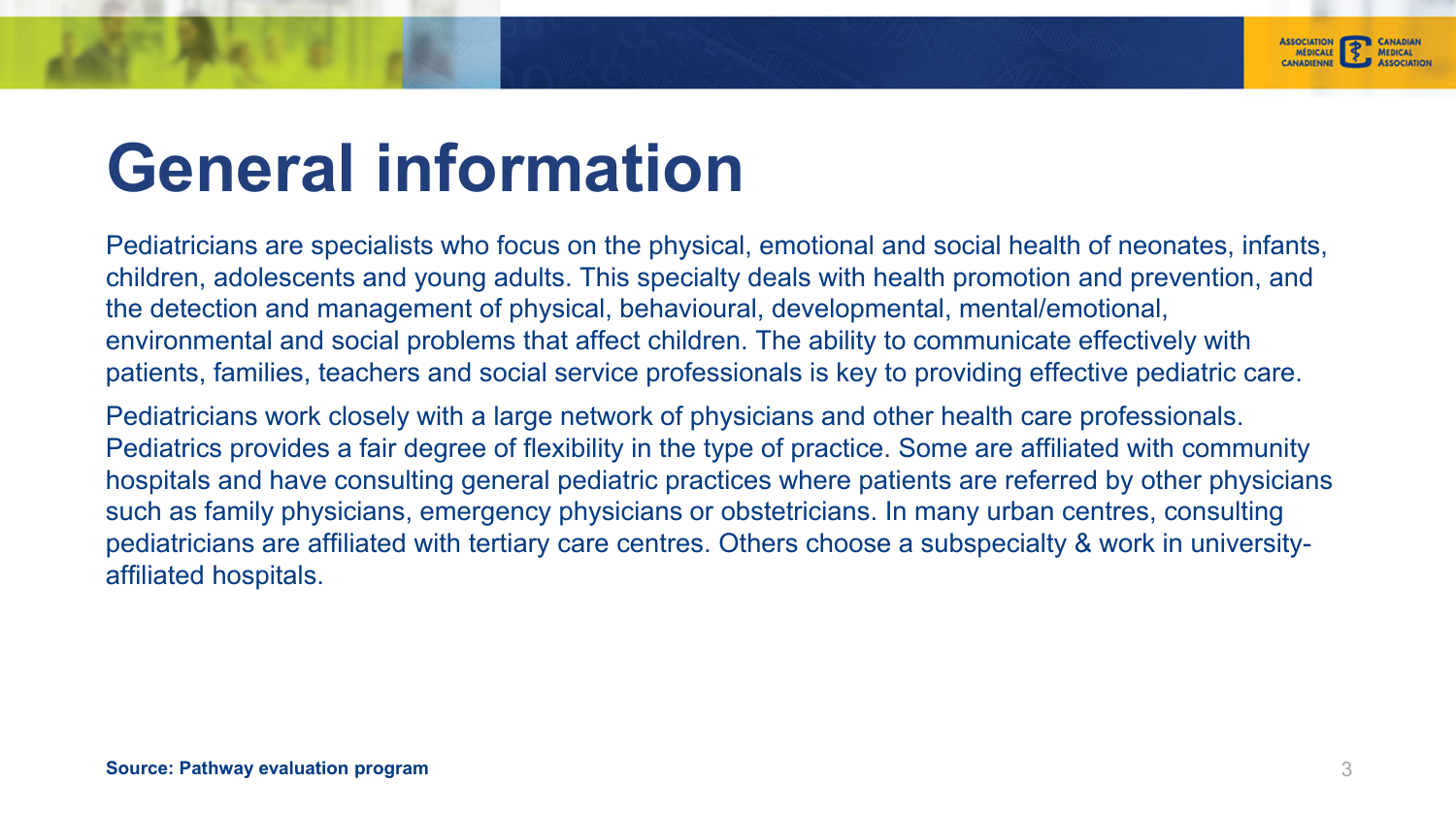

There are an increasing number of recognized pediatric subspecialties. These provide an opportunity to combine clinical and basic scientific research with the delivery of highly specialized care.

Areas of subspecialization in pediatrics include:

- $\mathcal{L}_{\mathcal{A}}$ adolescent medicine
- п pediatric allergy and immunology
- u, pediatric cardiology
- $\overline{\phantom{a}}$ pediatric critical care medicine
- $\overline{\phantom{a}}$ developmental and behavioural pediatrics
- a. pediatric endocrinology and metabolism
- $\overline{\phantom{a}}$ pediatric gastroenterology and nutrition
- $\overline{\phantom{a}}$ pediatric hematology and oncology
- L. pediatric infectious disease
- Г pediatric nephrology
- $\blacksquare$ pediatric neurology
- $\mathcal{L}_{\mathcal{A}}$ neonatology (neonatal medicine)
- $\mathcal{L}_{\mathcal{A}}$ pediatric respiratory medicine
- $\mathcal{L}_{\mathcal{A}}$ pediatric rheumatology
- $\overline{\phantom{a}}$ pediatric emergency medicine
- $\mathcal{L}_{\mathcal{A}}$ clinical pharmacology
- Г child maltreatment
- г medical genetics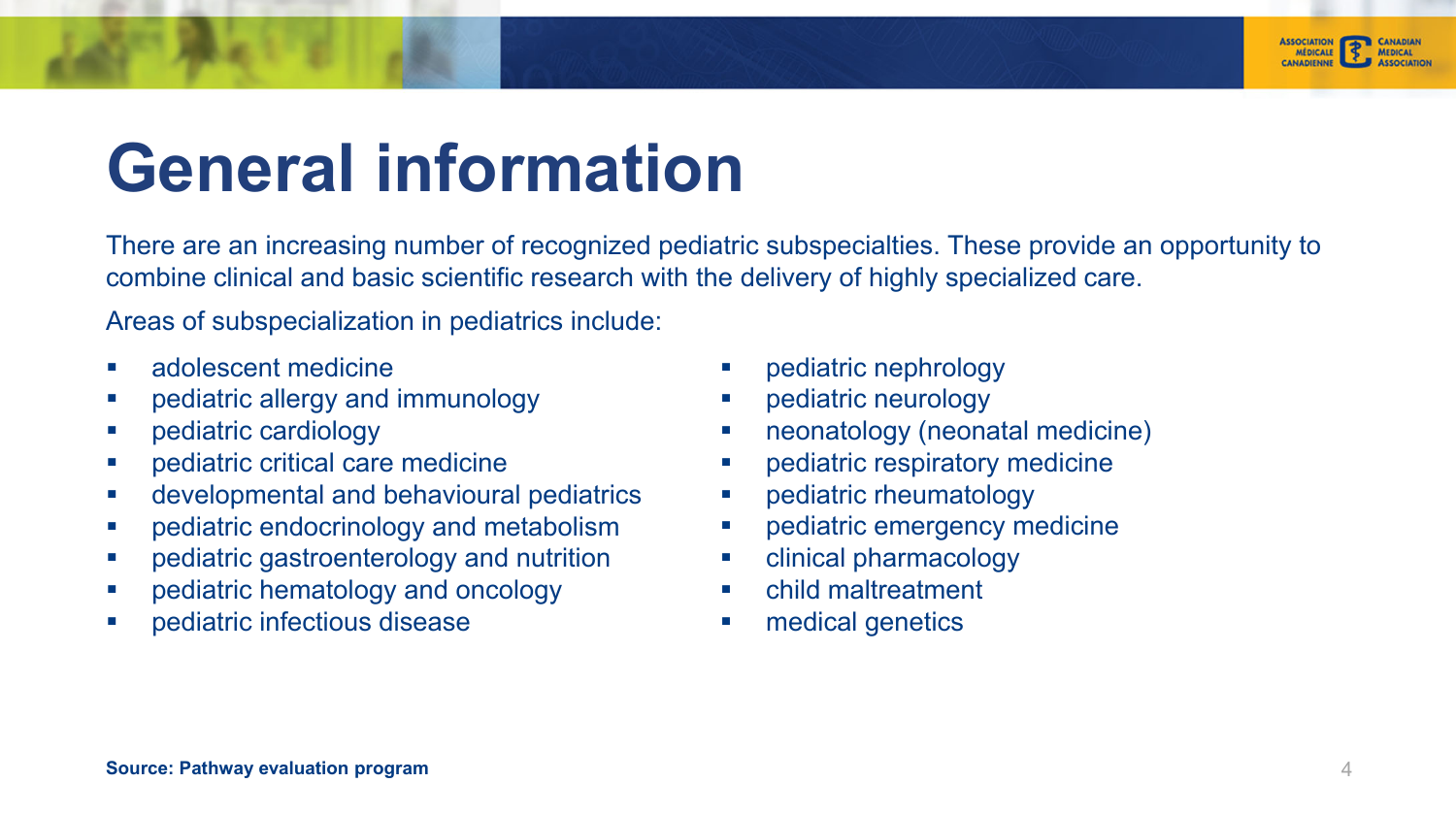

Upon completion of medical school, to become certified in pediatrics requires an additional 4 years of Royal College-approved residency training. Training includes:

- Ē. 3 core years of approved residency in pediatrics, including management of hospitalized/ambulatory patients, experience in pediatric subspecialties and increasing responsibility, to include a senior supervisory year with responsibility for supervision of more junior trainees, with the resident reporting directly to a staff pediatrician. Must include in-house call in wards, NICU and PICU;
- $\mathcal{C}$  mandatory core rotations in: community/rural pediatrics; ambulatory/hospital-based out-patient pediatrics; in-patient ward/CTU pediatrics as a junior resident; in-patient ward/CTU pediatrics as a senior resident; developmental pediatrics; neonatal intensive care unit; pediatric intensive care unit; pediatric emergency medicine;
- П subspecialty selective rotations in at least 7 of the following 14 pediatric subspecialties: adolescent medicine; pediatric allergy/immunology; pediatric cardiology; child neglect/social pediatrics; child psychiatry; pediatric endocrinology; pediatric gastroenterology; pediatric genetics/metabolics; pediatric hematology/oncology; pediatric infectious diseases; pediatric nephrology; pediatric neurology; pediatric respirology; pediatric rheumatology;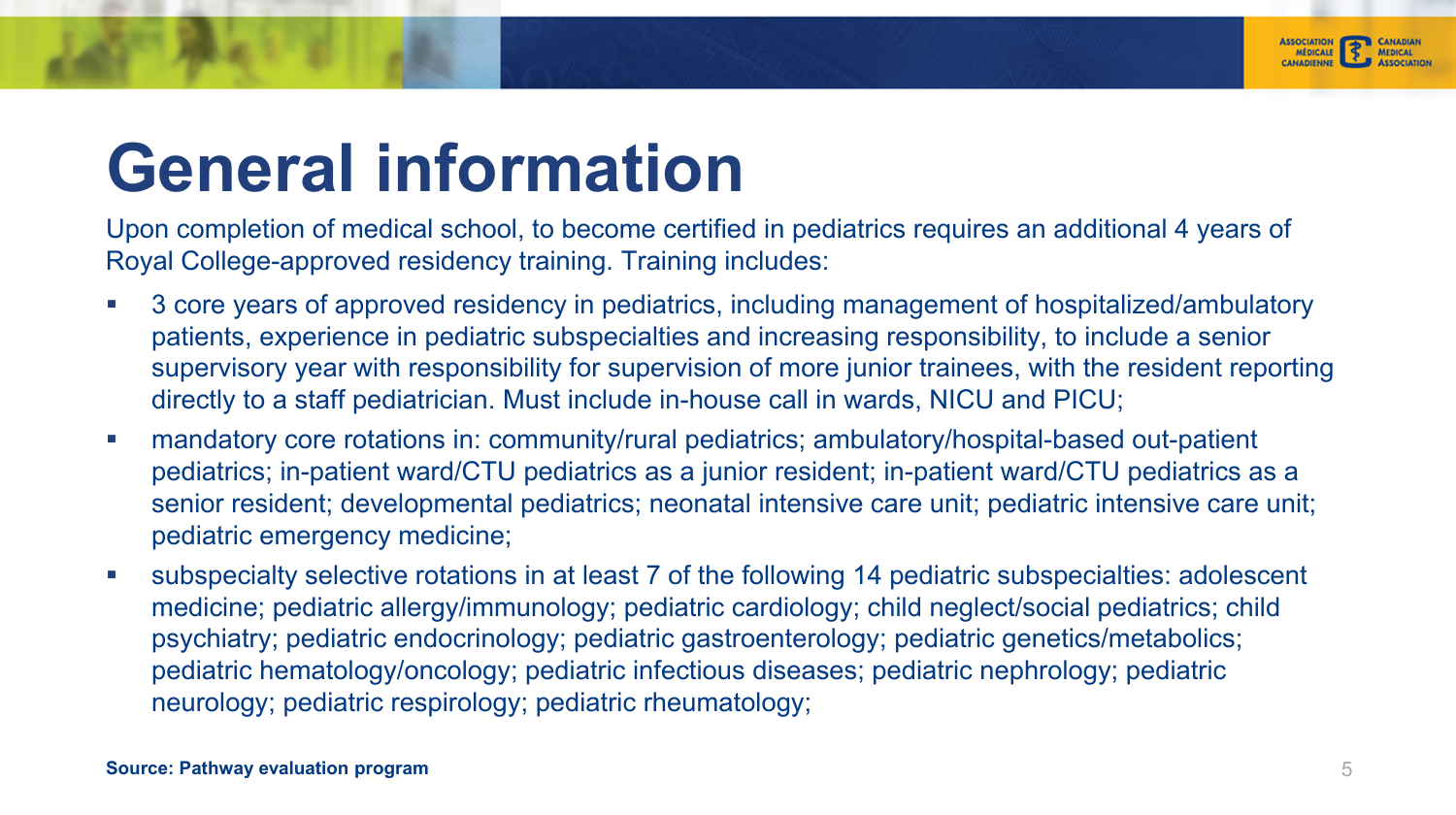

- ×. other selective rotations where residents should have exposure to: research; anesthesia; dermatology; diagnostic imaging; surgery/surgical subspecialties; pathology; and other electives;
- п 1 year of Royal College-approved residency that may be spent in: an additional year of general pediatrics; clinical or basic research in pediatrics; a special area of pediatrics in an accredited residency program OR 1 year in an approved course of study and training which may include a year of residency training in another Royal College-approved program, and relevant to the objectives of pediatrics.

For further details on training requirements please go to:

Royal College of Physicians and Surgeons of Canada

Canadian Paediatric Society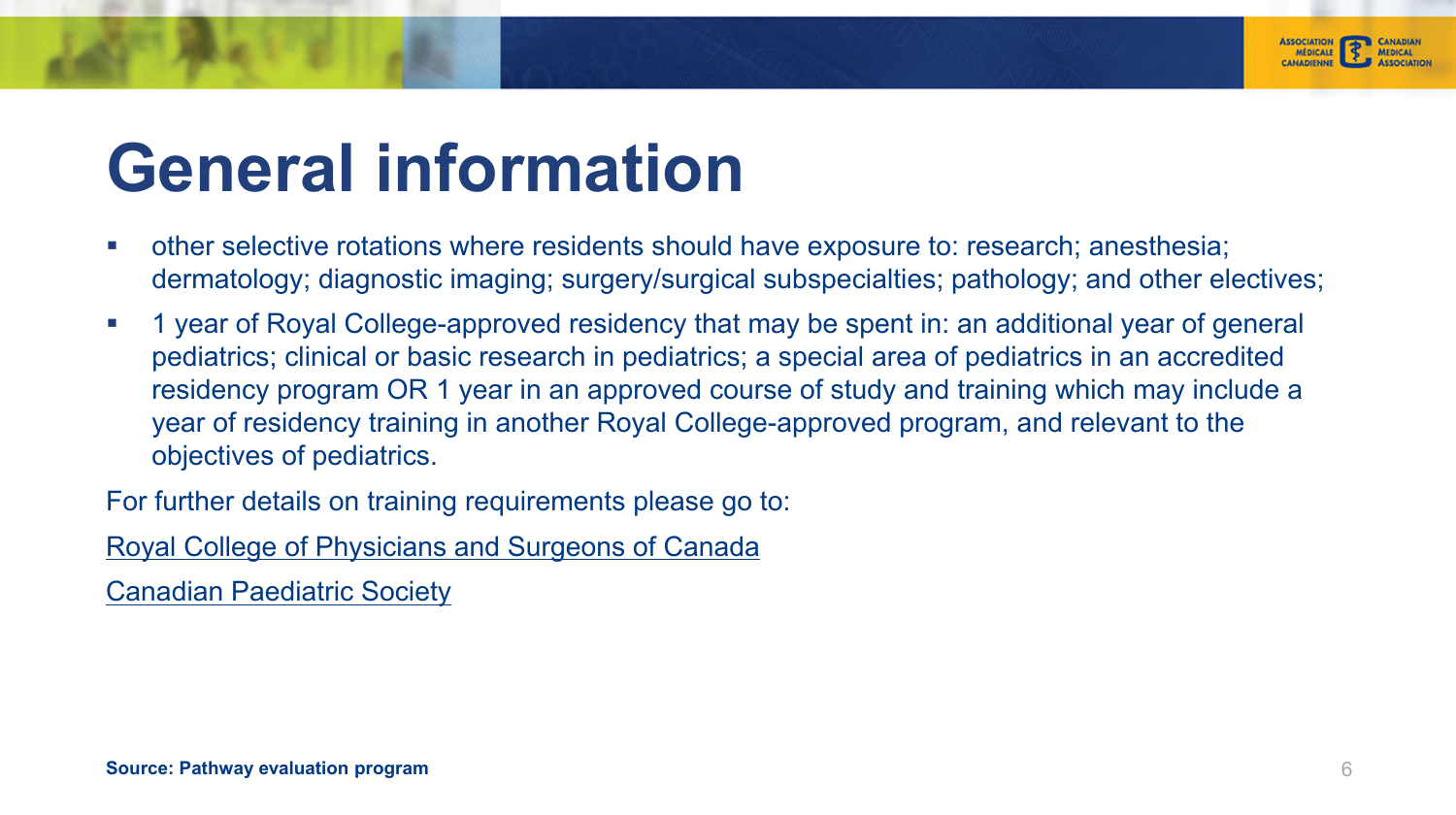

### **Total number & number/100,000 population by province, 2019**

| <b>Province/Territory</b>   | <b>Physicians</b> | Phys/100k pop'n |
|-----------------------------|-------------------|-----------------|
| Newfoundland/Labrador       | 44                | 8.4             |
| <b>Prince Edward Island</b> | 10                | 6.4             |
| <b>Nova Scotia</b>          | 76                | 7.9             |
| <b>New Brunswick</b>        | 30                | 3.9             |
| Quebec                      | 745               | 8.8             |
| Ontario                     | 1146              | 7.9             |
| Manitoba                    | 116               | 8.5             |
| Saskatchewan                | 72                | 6.2             |
| Alberta                     | 396               | 9.1             |
| <b>British Columbia</b>     | 332               | 6.6             |
| <b>Territories</b>          | 6                 | 4.8             |
| <b>CANADA</b>               | 2973              | 8.0             |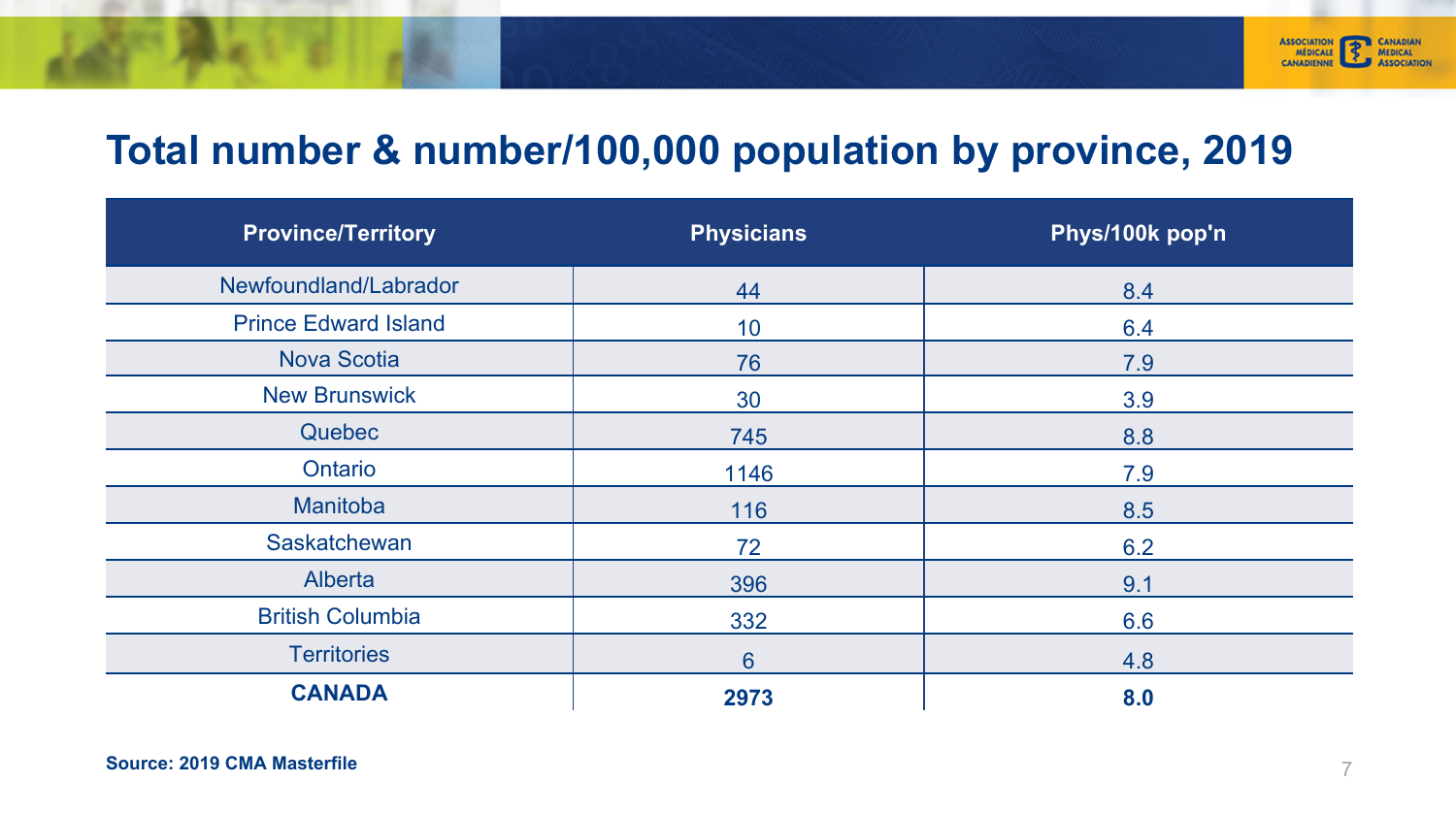

### **Number/100,000 population, 1995 to 2019**

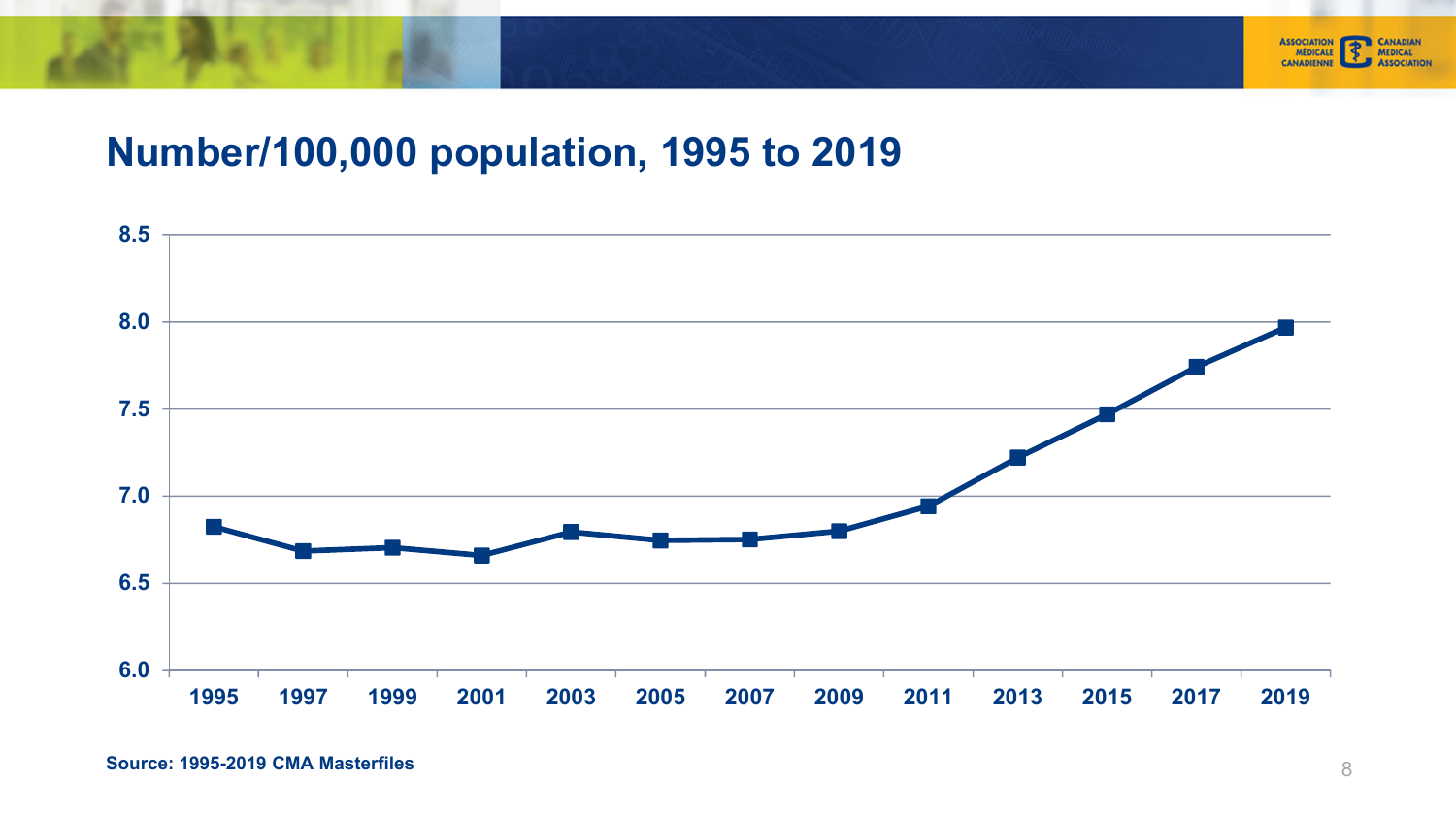

#### <span id="page-8-0"></span>**Number by gender & year, 1995 to 2019**

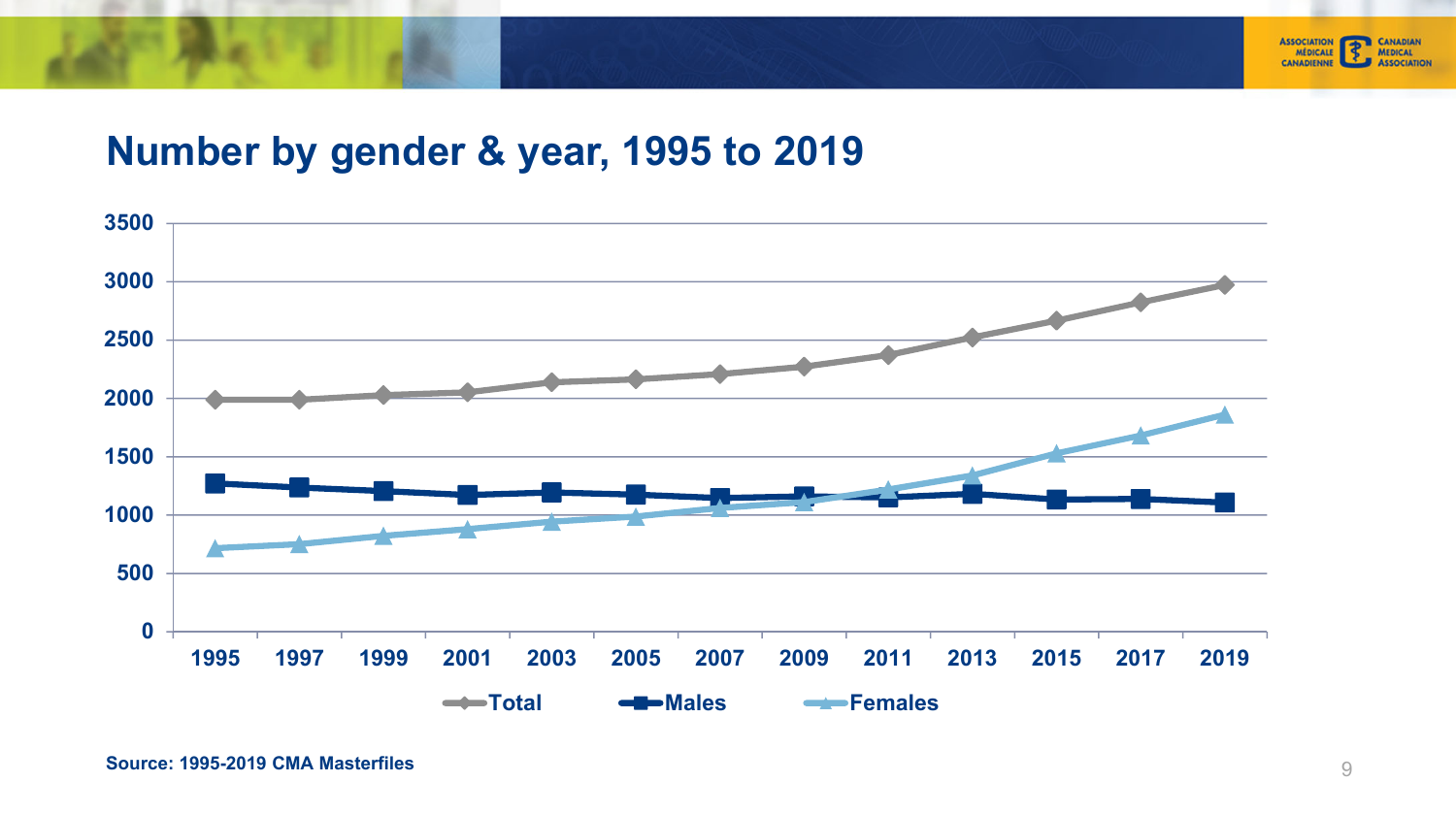



#### **Percentage by gender & age, 2019**



**Excludes those where gender or age is unknown**.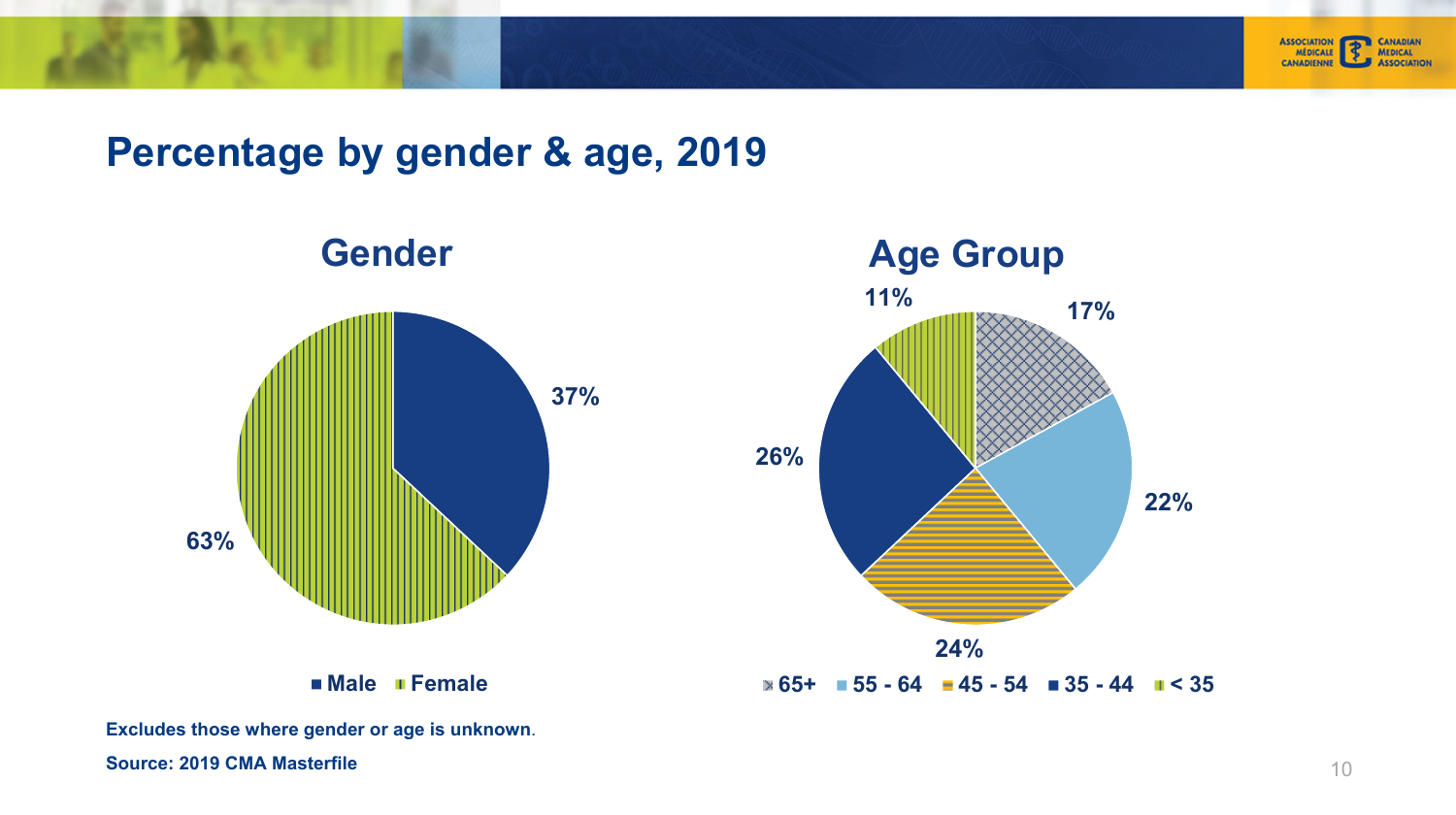<span id="page-10-0"></span>



#### **Number by gender & age, 2019**



**Excludes those where gender or age is unknown**.

**Source: 2019 CMA Masterfile**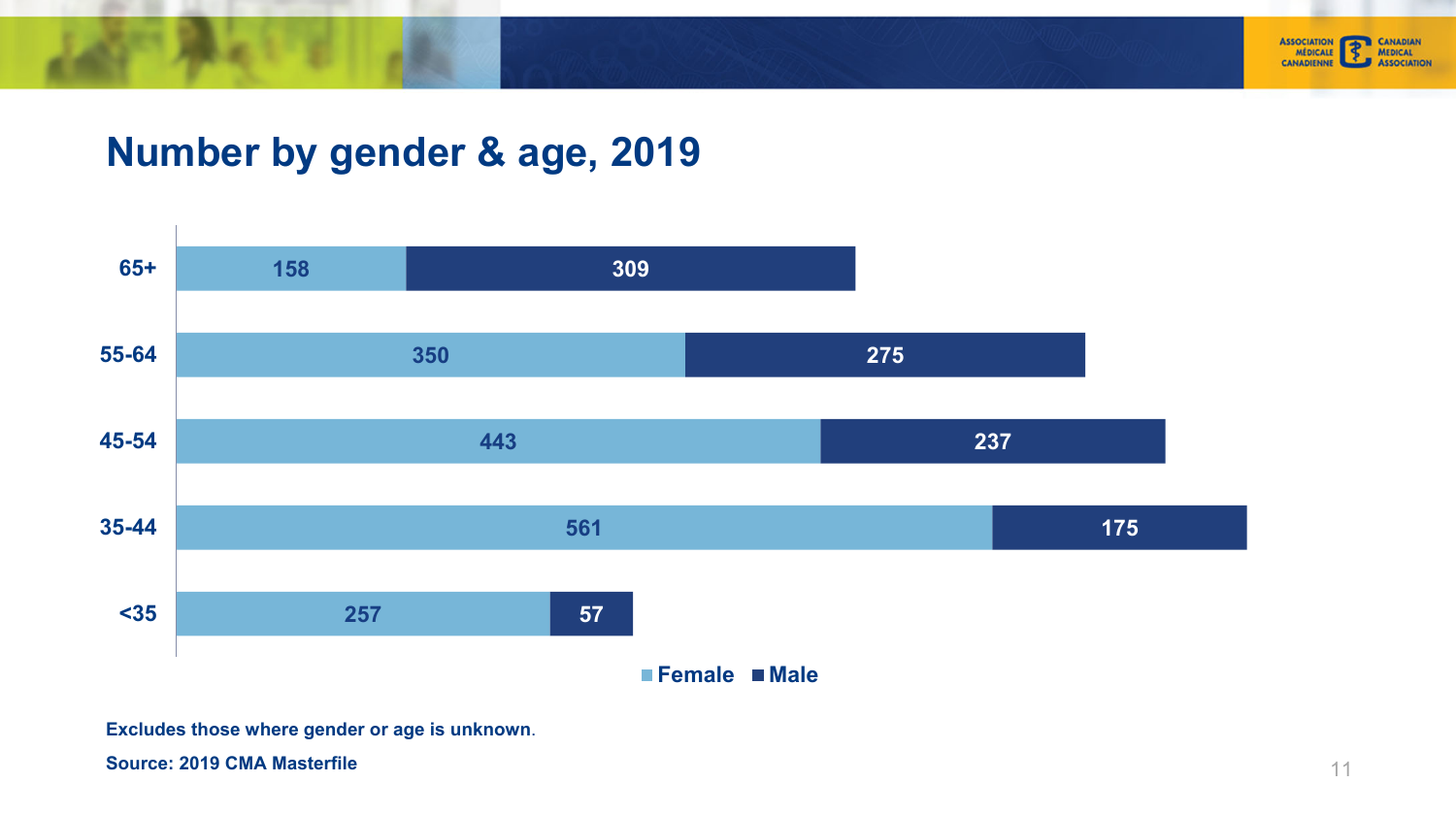

#### <span id="page-11-0"></span>**Percentage by main work setting, 2019**

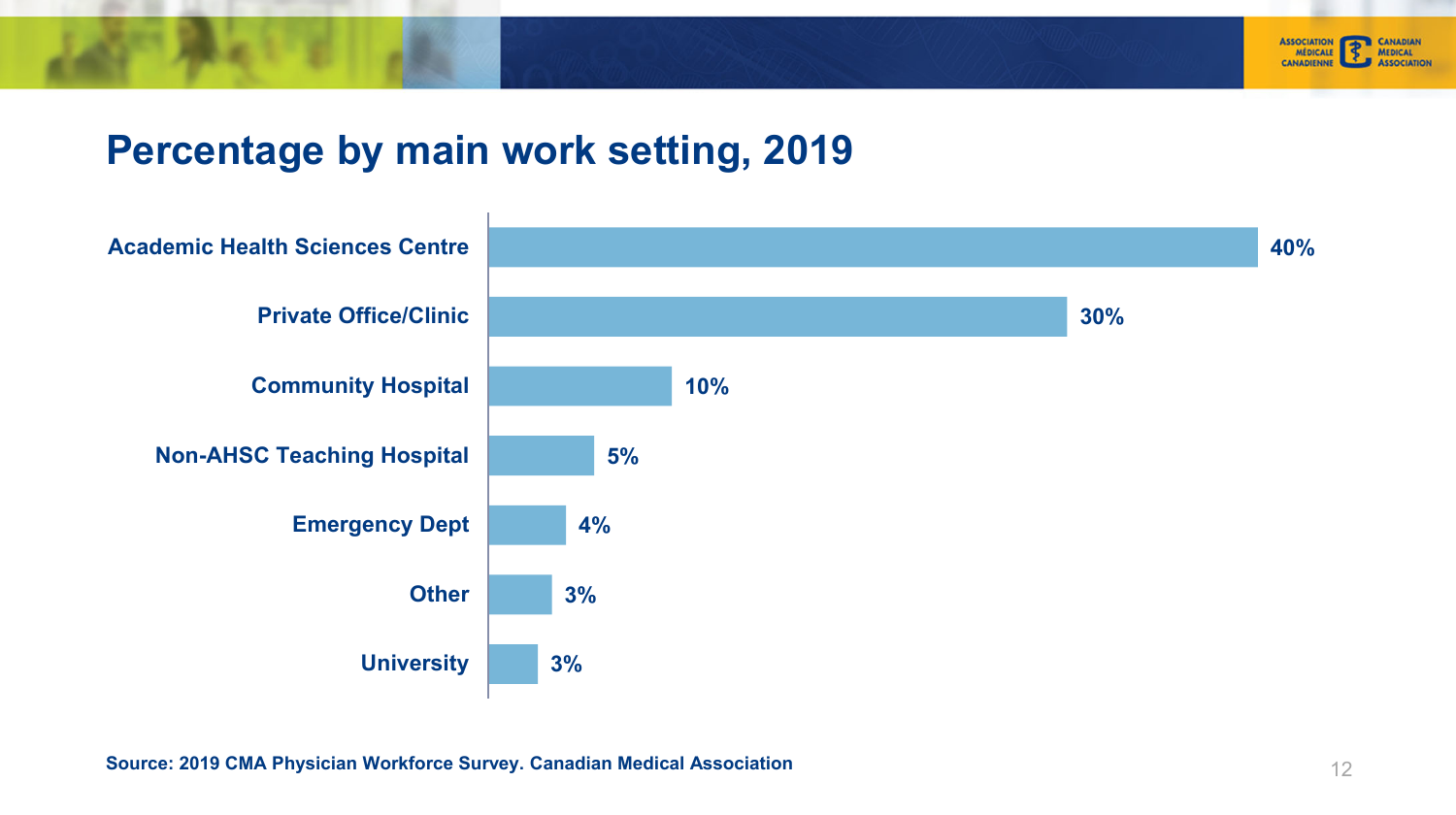<span id="page-12-0"></span>



#### **Percentage by practice organization, 2017 \***



- **Solo Practice**
- **Group Practice**
- $=$ **Interprofessional Practice**
- **Hospital-based Practice**

**NR** 

**\*Most recent available data for this specialty**

**Source: 2017 CMA Workforce Survey. Canadian Medical Association**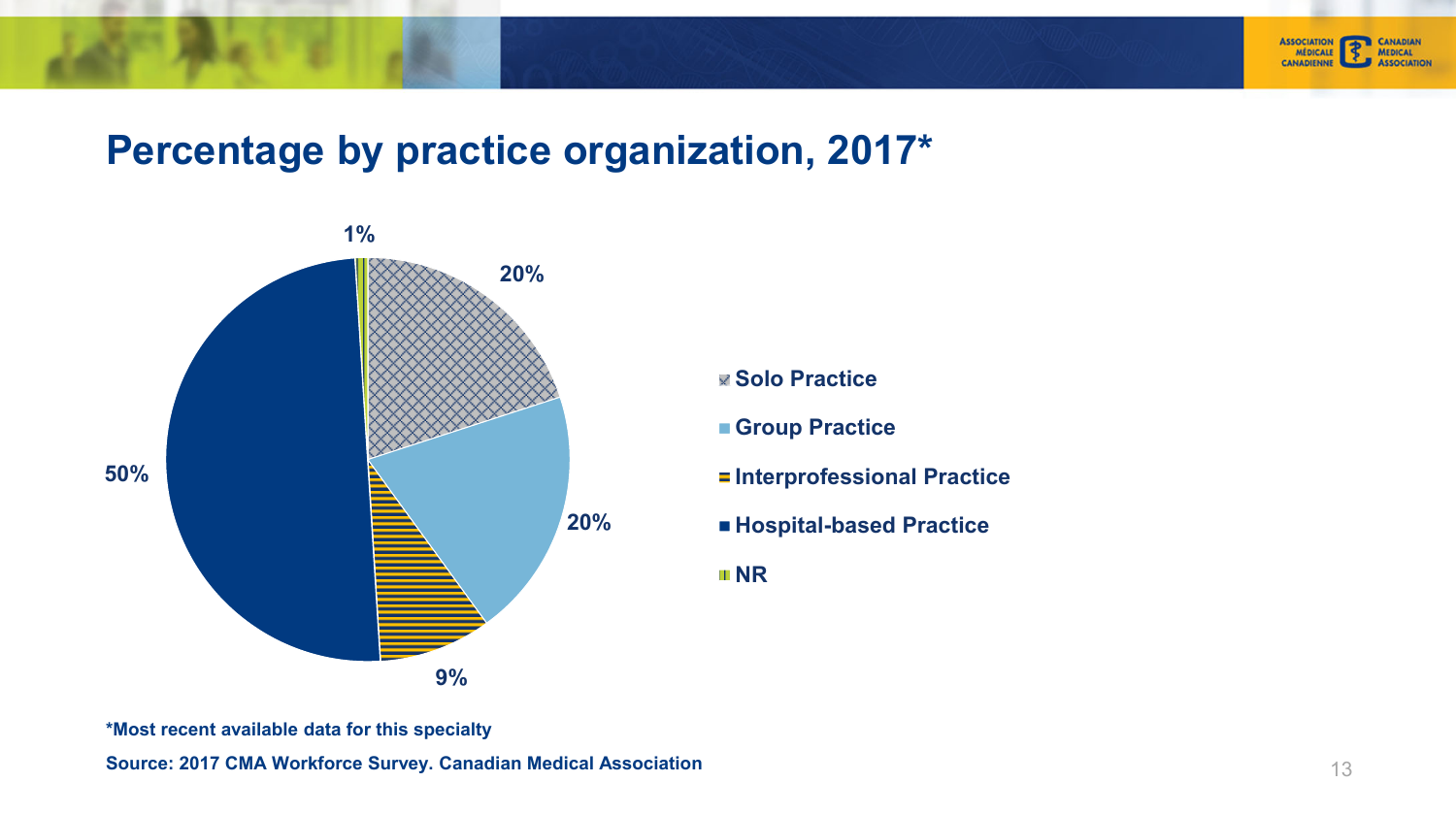

#### <span id="page-13-0"></span>**Hours worked per week (excluding on-call), 2019**

| <b>Activity</b>                                | Hours worked per week |
|------------------------------------------------|-----------------------|
| Direct patient care without teaching component | 17.3                  |
| Direct patient care with teaching component    | 10.5                  |
| Teaching without patient care                  | 2.4                   |
| Indirect patient care                          | 7.5                   |
| <b>Health facility committees</b>              | 1.7                   |
| Administration                                 | 3.3                   |
| <b>Research</b>                                | 2.3                   |
| <b>Managing practice</b>                       | 1.0                   |
| Continued professional development             | 2.2                   |
| <b>Other</b>                                   | 0.3                   |
| <b>TOTAL HOURS PER WEEK</b>                    | 48.6                  |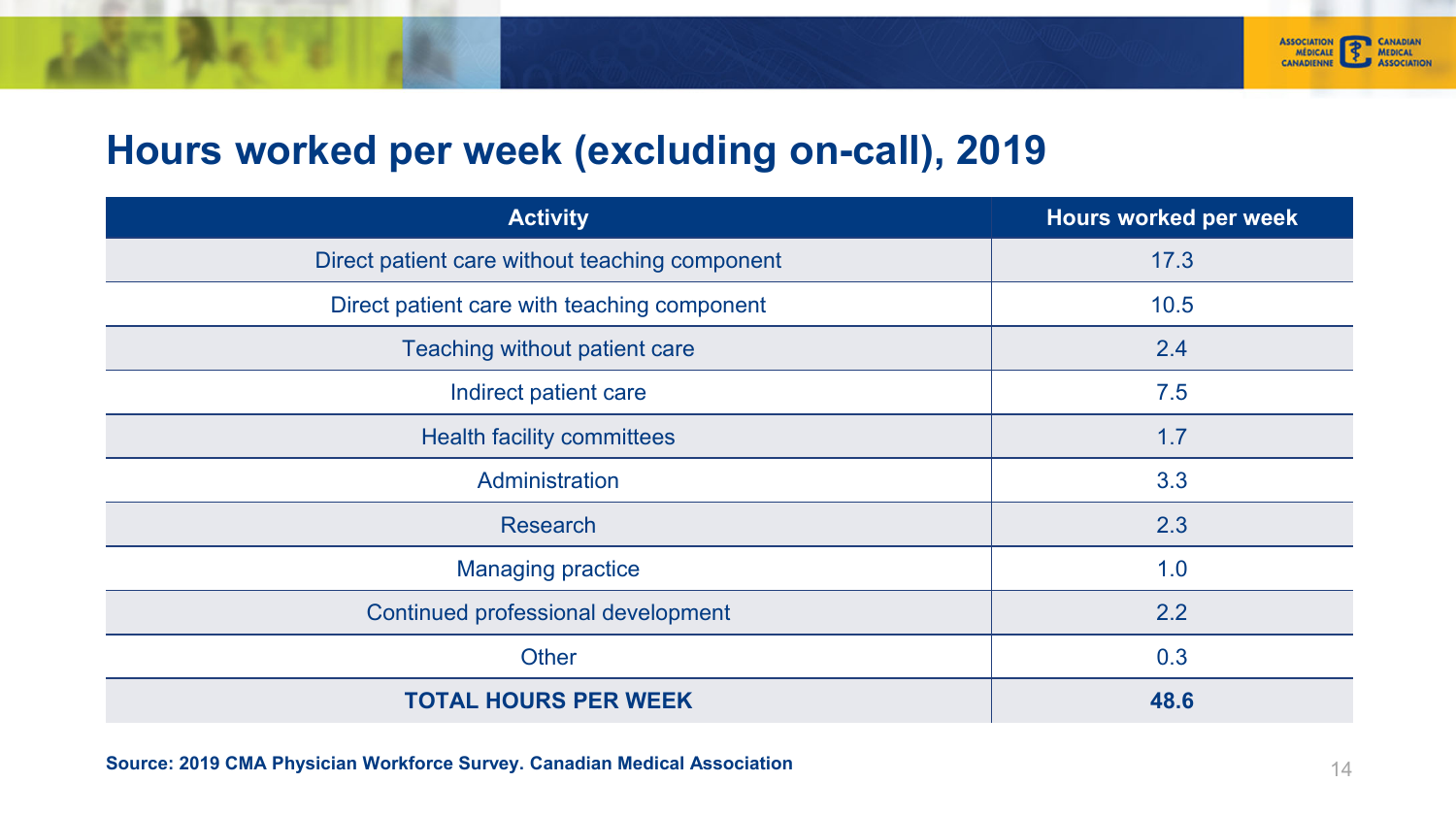

#### <span id="page-14-0"></span>**On-call duty hours per month, 2019**

- $\mathcal{L}_{\mathcal{A}}$ 70% provide on-call services
- $\mathcal{C}^{\mathcal{A}}$ On-call hours = 114 hours/month
- $\mathcal{L}_{\mathcal{A}}$ On-call hours spent in direct patient care = 45 hours/month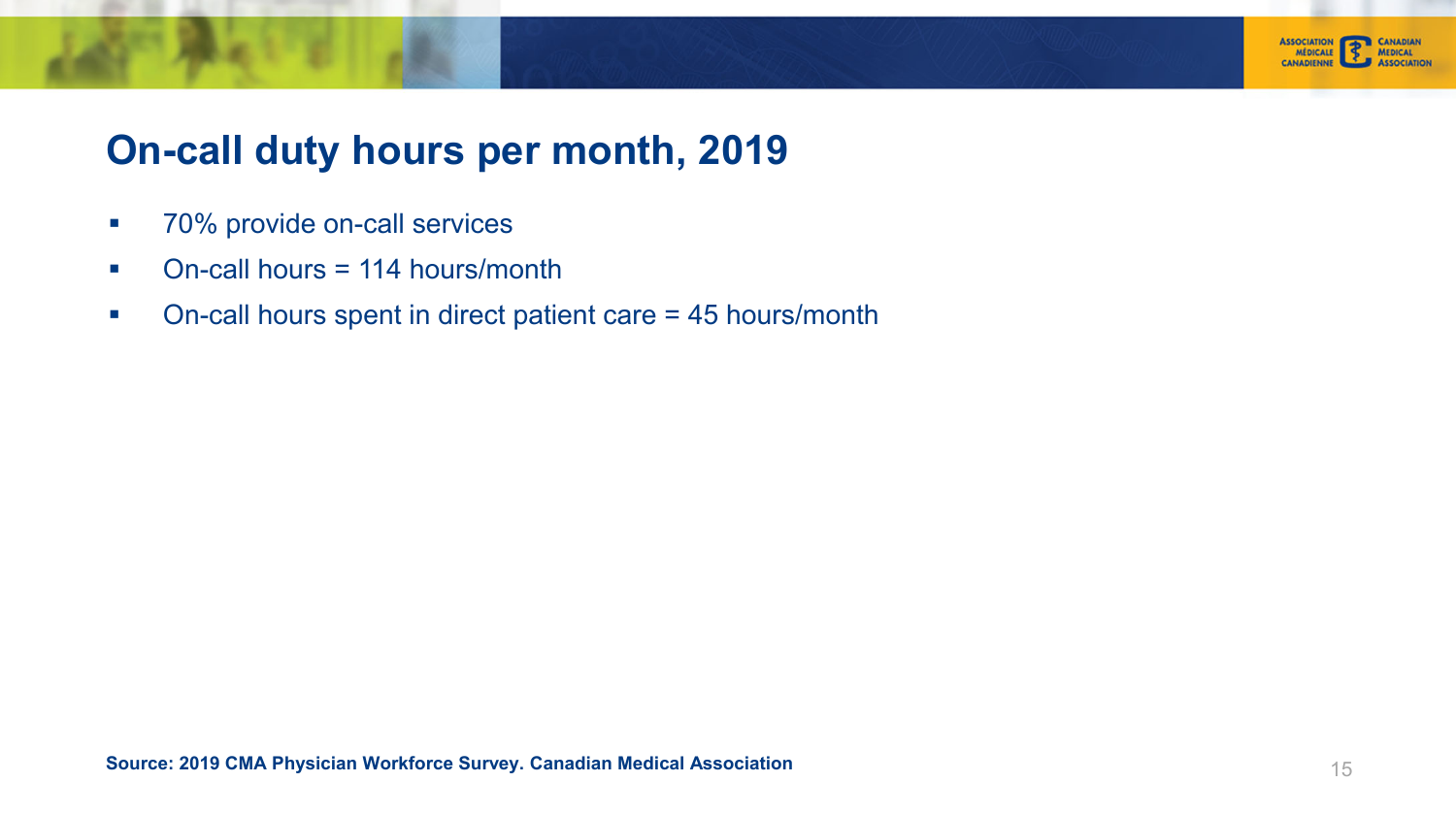

#### <span id="page-15-0"></span>**Percentage by remuneration method**

#### **Primary payment method<sup>1</sup> in 2017**



Average gross payment per physician for Pediatrics in 2017/18 (those earning at least  $$60,000$ ) = \$323,305<sup>2</sup>

Average percent overhead reported by Pediatricians in 2017 =  $24\%$ <sup>3</sup>

\*Other includes capitation, sessional, contract and other methods

- 1 Source: 2017 CMA Workforce Survey. Canadian Medical Association
- 2 National Physician Database, 2017/18, CIHI
- 3 Source: 2017 CMA Workforce Survey. Canadian Medical Association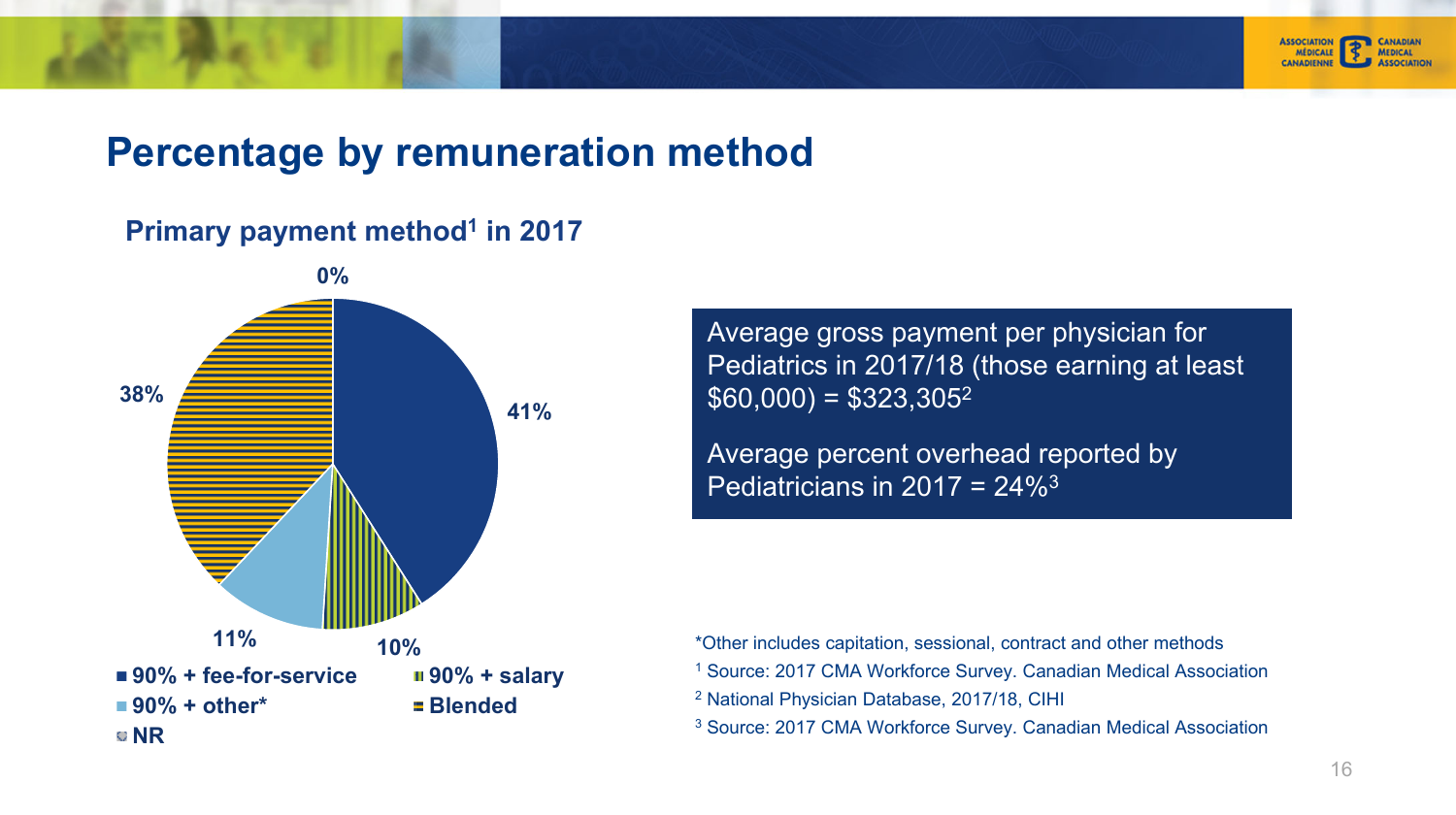

#### <span id="page-16-0"></span>**Professional & work-life balance satisfaction, 2019**

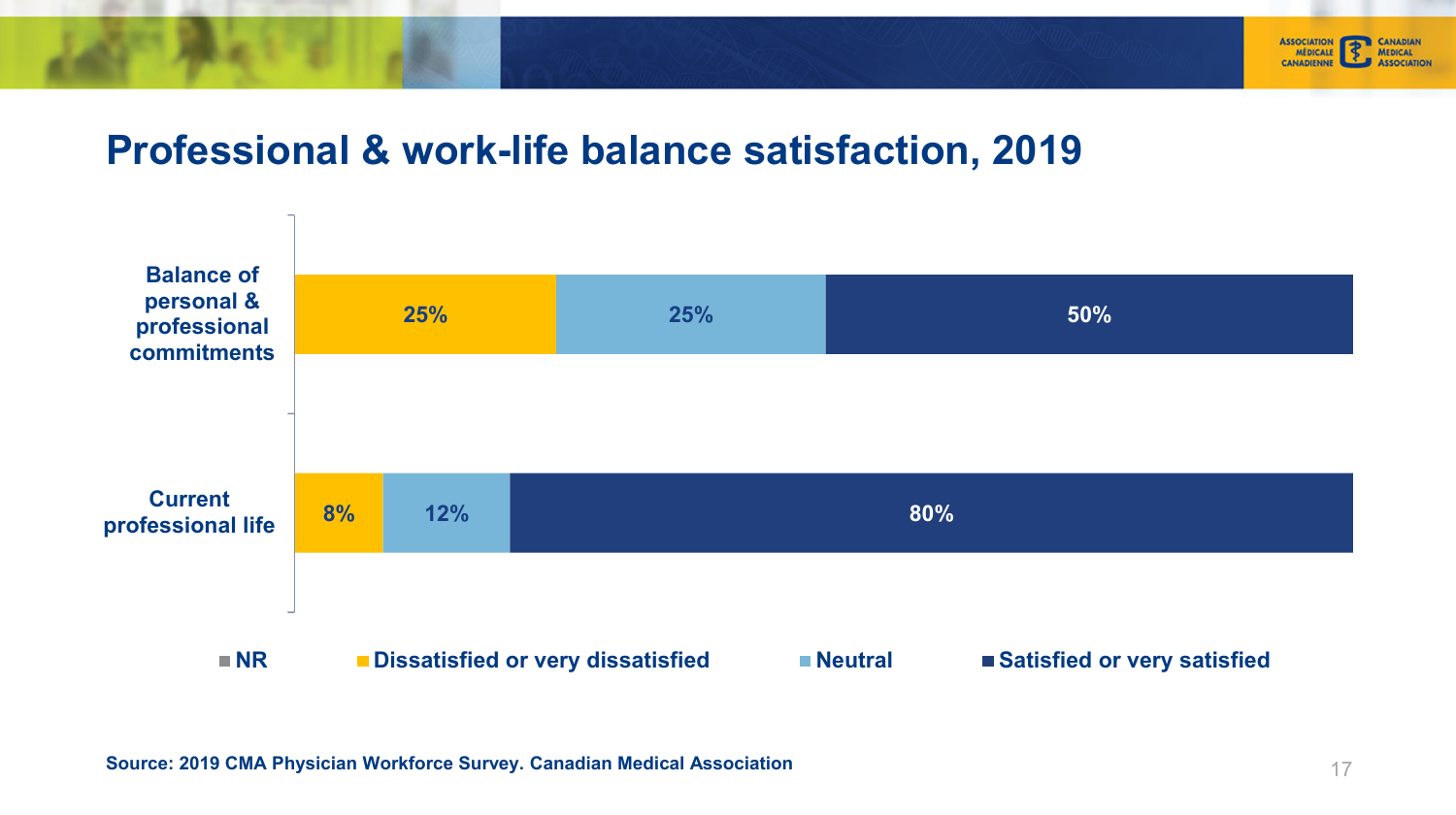#### <span id="page-17-0"></span>**Number of retirees during the three year period of 2016-2018**



#### **Source: CMA Masterfile – year over year comparisons**

Note: "Retired" is based on giving up licence and therefore excludes those who have retired from clinical practice but are still licensed; those younger than 45 may include physicians who have temporarily given up their licence but return to practice at a later date. 18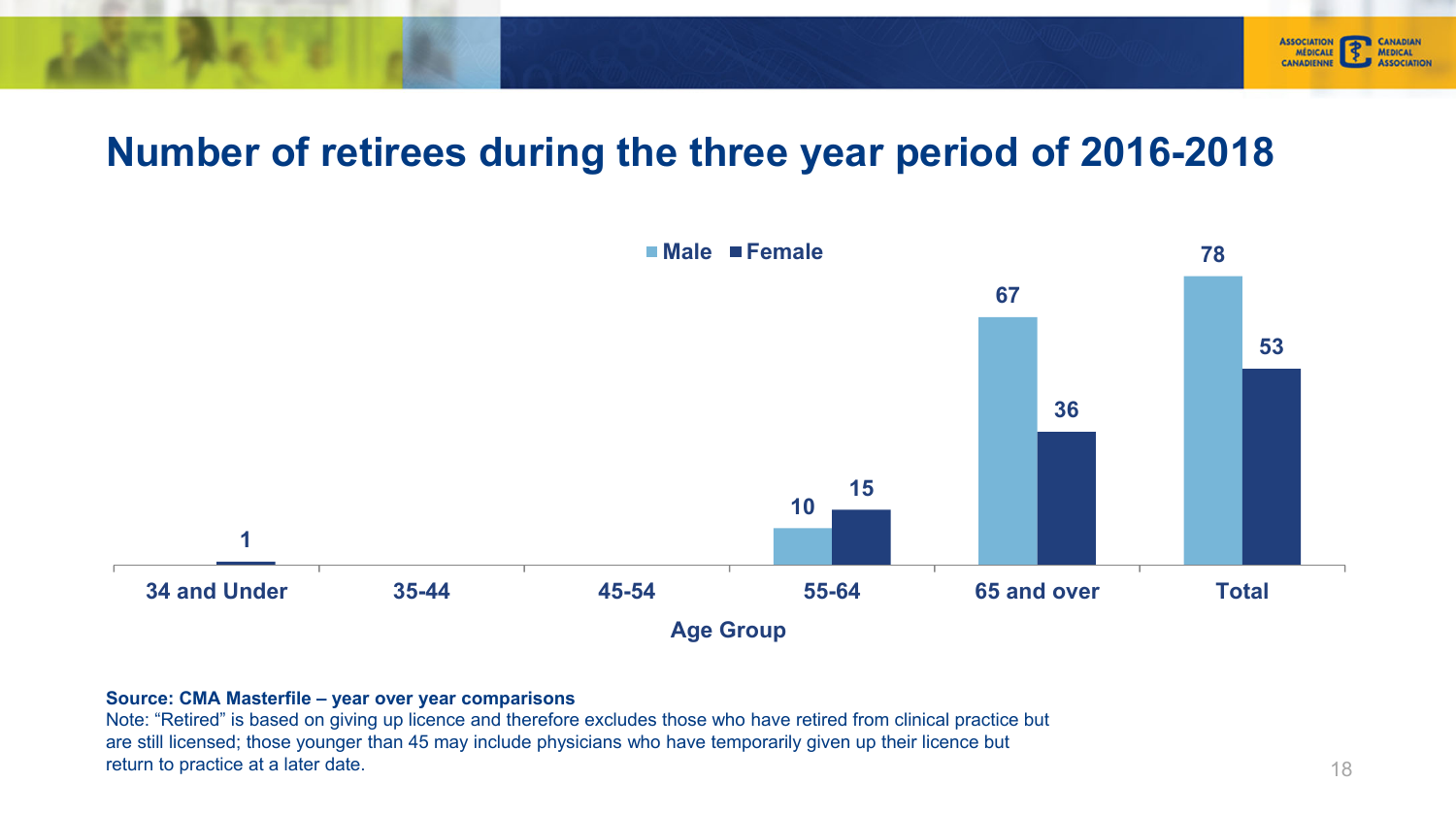<span id="page-18-0"></span>



#### **Employment situation, 2017**



- **Overworked in my discipline**
- **Employed in my discipline to my satisfaction**
- **Underemployed in my discipline**
- **E** Not employed in my discipline
- **No response**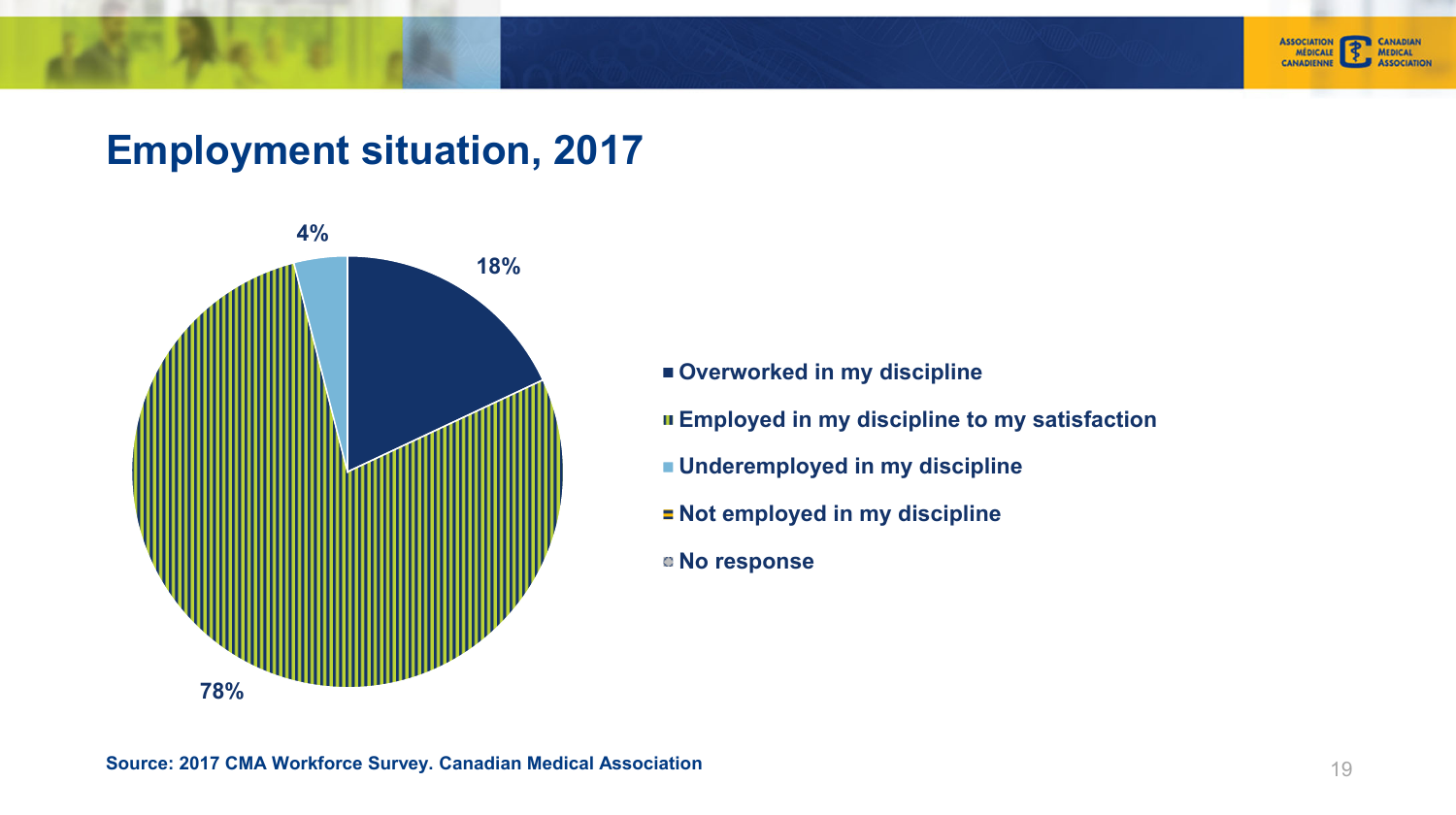<span id="page-19-0"></span>

#### **[Links to additional resources](https://www.cma.ca/En/Pages/cma-physician-data-centre.aspx)**

- $\mathcal{L}_{\mathcal{A}}$ [Association](http://www.caper.ca/) [of](http://www.caper.ca/) [Faculties](http://www.caper.ca/) [of](http://www.caper.ca/) [Medicine](http://www.caper.ca/) [of](http://www.caper.ca/) [Can](http://www.caper.ca/)ada
- $\overline{\phantom{a}}$ [Canadian Institute for Health Inform](http://www.cfpc.ca/)ation
- $\mathcal{L}_{\mathcal{A}}$ [Canadian](http://www.nationalphysiciansurvey.ca/) [Medical](http://www.nationalphysiciansurvey.ca/) [Association's](http://www.nationalphysiciansurvey.ca/) [P](http://www.nationalphysiciansurvey.ca/)hysician Data Centre
- $\overline{\phantom{a}}$ [Canadian Post-MD Education Registry \(CAPER](http://www.royalcollege.ca/rcsite/home-e))
- $\overline{\phantom{a}}$ College of Family Physicians of Canada
- $\overline{\phantom{a}}$ National Physician Survey (2004-2014)
- $\overline{\phantom{a}}$ Royal College of Physicians and Surgeons of Canada